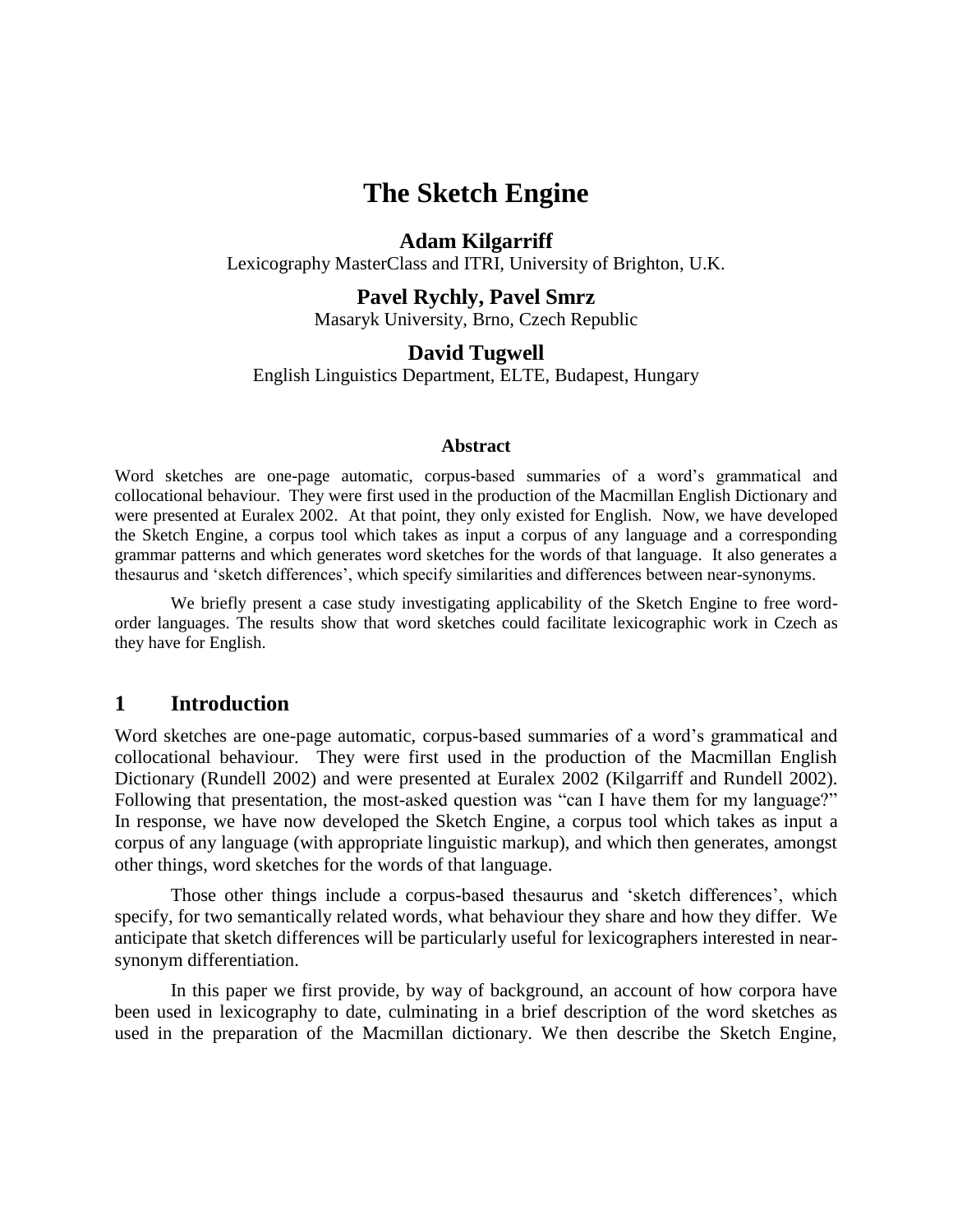including the preprocessing it requires, the approach taken to grammar, the thesaurus, and the sketch differences. We end with a note on our future plans.

#### **1.1 A brief history of corpus lexicography**

The first age of corpus lexicography was pre-computer. Dictionary compilers such as Samuel Johnson and James Murray worked from vast sets of index cards, their 'corpus'.

The second age commenced with the COBUILD project, in the late 1970s (Sinclair 1987). Sinclair and Atkins, its devisers, saw the potential for the computer to do the storing, sorting and searching that was previously the role of readers, filing cabinets and clerks, and at the same time to make it far more objective: human readers would only make a citation for a word if it was rare, or where it was being used in an interesting way, so citations focused on the unusual but gave little evidence of the usual. The computer would be blindly objective, and show norms as well as the exceptions, as required for an objective account of the language. Since COBUILD, lexicographers have been using KWIC (keyword in context) concordances as their primary tool for finding out how a word behaves.

For a lexicographer to look at the concordances for a word is a most satisfactory way to proceed, and any new and ambitious dictionary project will buy, borrow or steal a corpus, and use one of a number of corpus query systems (CQSs) to check the corpus evidence for a word prior to writing the entry. Available systems include WordSmith, MonoConc, the Stuttgart workbench and Manatee.

But corpora get bigger and bigger. As more and more documents are produced electronically, as the web makes so many documents easily available, so it becomes easy to produce ever larger corpora. Most of the first COBUILD dictionary was produced from a corpus of 8 million words. Several of the leading English dictionaries of the 1990s were produced using the British National Corpus (BNC), of 100M words. The Linguistic Data Consortium has recently announced its Gigaword (1000M word corpus) – and the web is perhaps 10,000 times bigger than that, in terms of English language text (Kilgarriff and Grefenstette 2003). This is good. The more data we have, the better placed we are to present a complete and accurate account of a word's behaviour. But it does present certain problems. Given fifty corpus occurrences of a word, the lexicographer can, simply, read them. If there are five hundred, it is still a possibility but might well take longer than an editorial schedule permits. Where there are five thousand, it is no longer at all viable. Having more data is good – but the data then needs summarizing.

The third age was marshaled in by Ken Church and Patrick Hanks's inauguration of the subfield of lexical statistics in 1989 (Church and Hanks 1989). They proposed Mutual Information as a measure of the salience of the association between any two words. If, for the word we are interested in, we find all the other words occurring within (say) five words of it, and then calculate the salience of each of those words in relation to the node word, we can summarise the corpus data by presenting a list of its most salience collocates.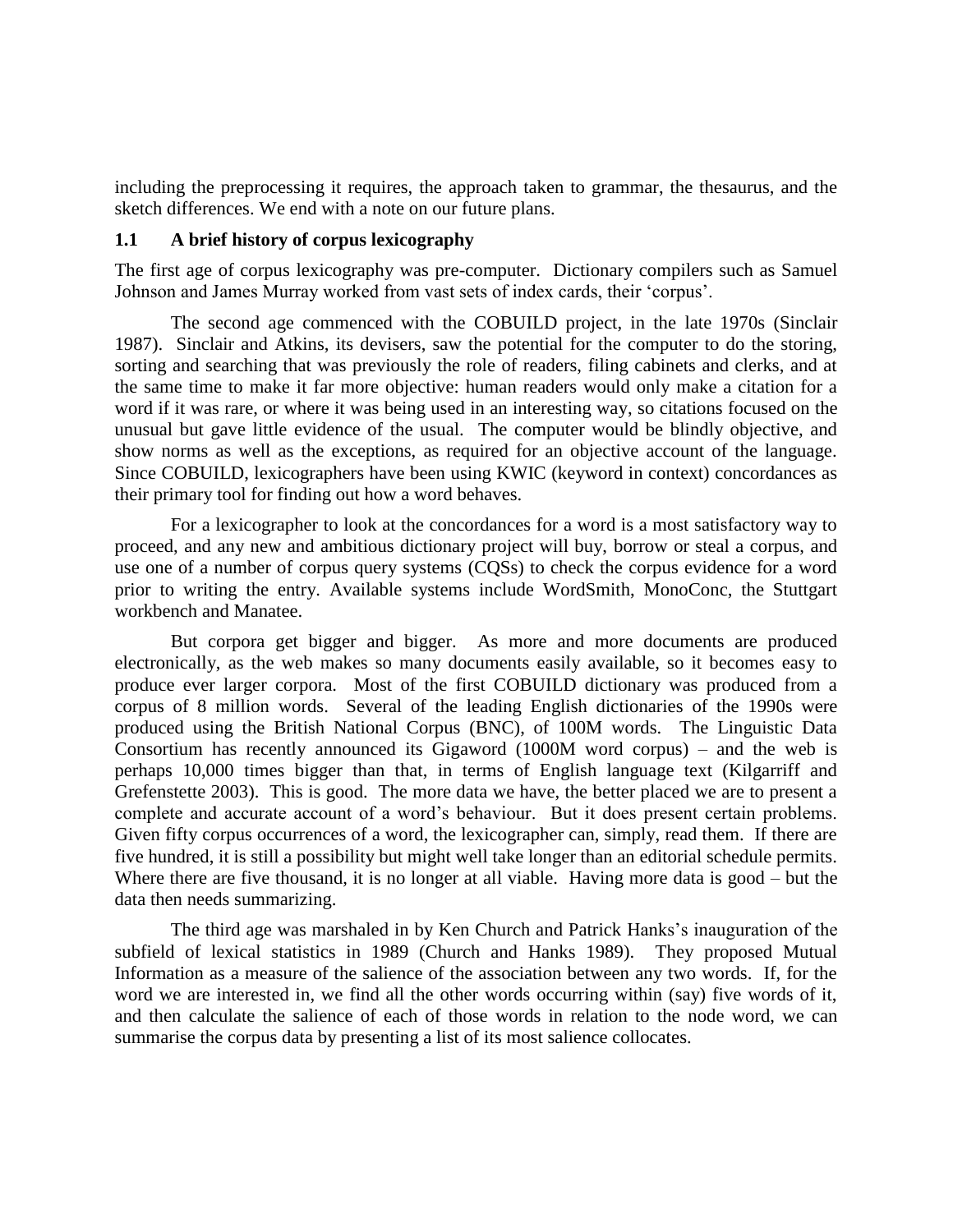The line of enquiry generated a good deal of interest among lexicographers, and the corpus query tools all provide some functionality for identifying salient collocates, along these lines. But the usefulness of the tools was always compromised by:

- the bias of the lists towards overly rare items
- the lists being based on wordforms (*pigs)* rather than lemmas (*pig (noun)).*
- the arbitrariness of deciding how many words to left or right (or both) to consider
- assorted noise, of no linguistic interest, in the list
- the inclusion in the same list of words that might be the subject of a verb, the object of the verb, an adverb, another associated verb or a preposition.

The first issue is one of salience statistics. A number have been put forward, and modern CQSs choose the best, or offer a choice. The second is a matter of, first, lemmatizing the text, and then, applying the lists to lemmas rather than word forms. Here again, various CQSs provide options.

## **2 The Word Sketch**

The word sketch, in addition to using a well-founded salience statistic and lemmatization, addresses the remaining three questions. It does this by using grammar patterns. Rather than looking at an arbitrary window of text around the headword, we look, in turn, for each grammatical relation that the word participates in. In work to date, for English, we have used a repertoire of 27 grammatical relations, for Czech, 23 relations. The word sketch then provides one list of collocates for each grammatical relation the word participates in. For a verb, the subject, the objects, the conjoined verbs (*stand and deliver, hope and pray),* modifying adverbs, prepositions and prepositional objects, are all presented in different lists. A (truncated) example is presented in Table 1. For each collocate, the lexicographer can click on the collocate to see the corpus contexts in which the node word and its collocate co-occur.

#### **2.1 Corpus query systems**

As noted above, Corpus Query Systems play a large role in corpus lexicography. They are the technology through which the lexicographer accesses the corpus. State-of-the-art CQSs allow the lexicographer great flexibility, to search for phrases, collocates, grammatical patterns, to sort concordances according to a wide range of criteria, to identify 'subcorpora' for searching in only spoken text, or only fiction. One reading of a word sketch is that it is simply an additional option for accessing the corpus, so should be integrated into a corpus query system to add to the existing armoury of corpus interrogation strategies. This was the how we decided to proceed in developing the sketch engine. We took an existing CQS, Manatee, and added functionality to it.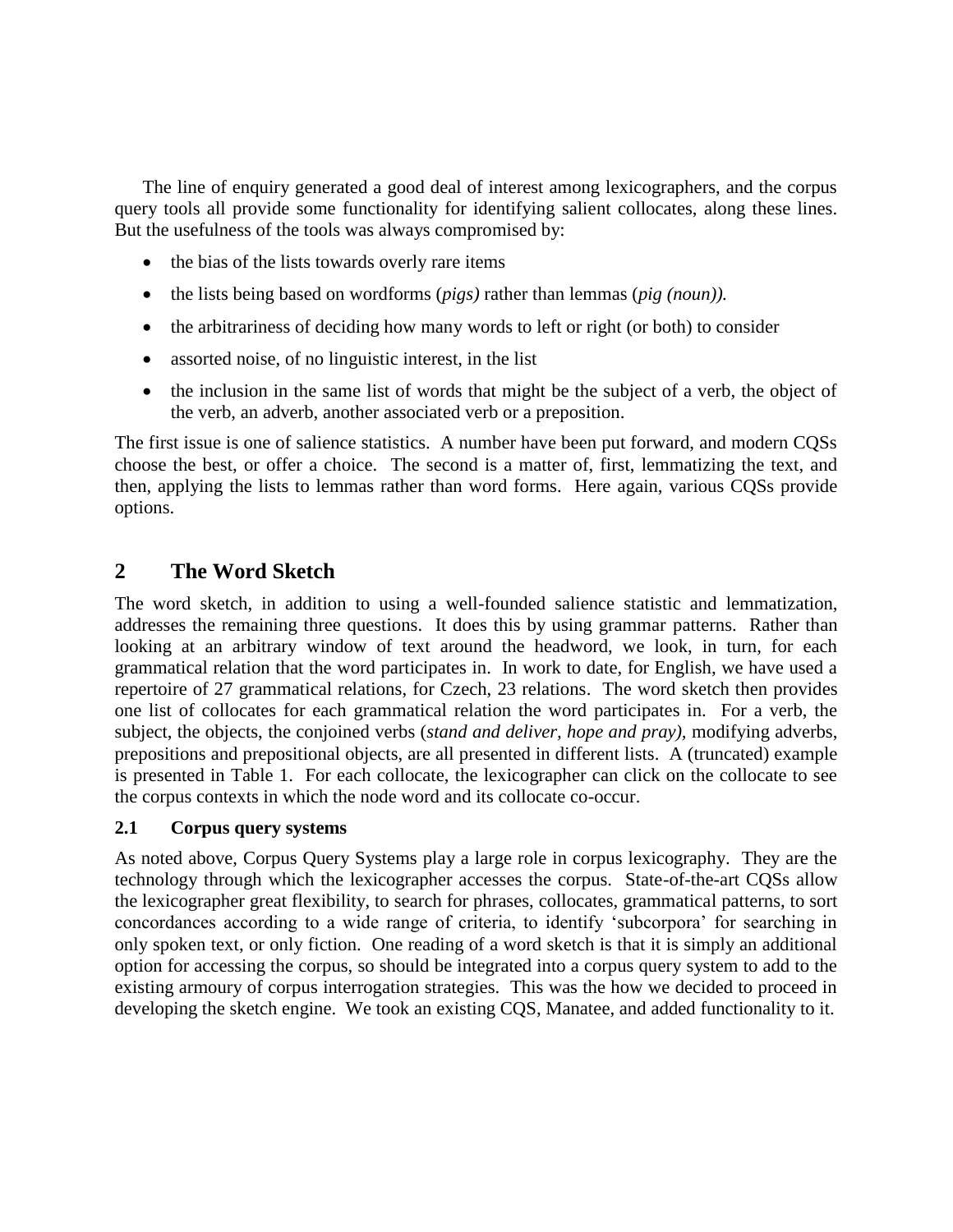*pray* **(v)** BNC freq= 2455

| $\sim$ for     | 680 | 3.4             | ~ to    |                | 142 1.1 | and/or 179 1.7 |                 |      | modifier    | 338 0.5        |      | object 183 -1.2 |                |      | subject      | 1361 0.5       |      |
|----------------|-----|-----------------|---------|----------------|---------|----------------|-----------------|------|-------------|----------------|------|-----------------|----------------|------|--------------|----------------|------|
| rain           |     | 12 19.8         | god     |                | 32 24.0 | hope           | $\overline{20}$ | 20.8 | silently    | 15             | 13.3 | god             | <u> 13</u>     | 10.5 | we           | 306            | 12.3 |
| soul           |     | 14 19.3         | God     | 22             | 17.7    | hop            | <u>13</u>       | 15.5 | together    | 35             | 9.3  | God             | 11             | 9.6  | petitioner   | $\mathcal{I}$  | 8.3  |
| $\blacksquare$ |     | <u>117</u> 17.3 | lord    | 16             | 11.4    | fast           | 6               | 12.2 | fervently   | 4              | 7.6  | prayer          | 6              | 7.6  | knee         | $\overline{5}$ | 6.9  |
| God            |     | 11 16.5         | saint   | 4              | 10.0    | pray           | <u> 16</u>      | 11.2 | aloud       | 6              | 7.5  | day             | <u>9</u>       | 3.8  | congregation | 4              | 6.8  |
| peace          | 25  | 16.5            | jesus   | 2              | 5.4     | kneel          | 5               | 9.9  | earnestly   | 5              | 7.3  | heaven          | 2              | 3.3  |              | 263            | 6.2  |
| miracle        | 8   | 13.9            | emperor | 2              | 5.2     | read           | 9               | 9.5  | inwardly    | 3              | 5.5  | hook            | 2              | 3.3  | she          | <u>130</u>     | 5.8  |
| him            | 26  | 13.7            | Jesus   | $\overline{2}$ | 4.5     | talk           | 6               | 7.4  | hard        | 7              | 5.3  | time            | 13             | 3.2  | muslim       | $\overline{3}$ | 5.7  |
| forgiveness    | 7   | 13.4            | spirit  | 2              | 4.3     | sing           | 4               | 6.4  | daily       | $\overline{3}$ | 4.4  | night           | 5              | 3.1  | follower     | $\overline{3}$ | 5.0  |
| you            | 23  | 13.2            | image   | $\overline{2}$ | 4.0     | watch          | 4               | 5.0  | only        | 20             | 3.8  | lord            | 2              | 2.7  | Jesus        | $\overline{5}$ | 4.8  |
| me             | 24  | 13.1            | wind    | 2              | 3.9     | live           | 3               | 3.9  | continually | 3              | 3.7  | pardon          | 2              | 2.7  | jew          | $\overline{3}$ | 4.5  |
| deliverance    | 6   | 13.0            | him     | 6              | 3.3     | work           | 5               | 3.5  | regularly   | 5              | 3.5  | soul            | $\overline{2}$ | 2.4  | church       | $\overline{L}$ | 4.5  |
| them           |     | 23 12.2         |         |                |         | wish           | 2               | 3.4  | often       | 10             | 3.3  | silence         | 3              | 2.4  | fellowship   | $\overline{2}$ | 4.0  |
| church         |     | 12 11.7         |         |                |         | believe        | 2               | 2.9  | ever        | 9              | 3.0  |                 |                |      | Singh        | $\overline{2}$ | 3.7  |
| quidance       | 8   | 11.6            |         |                |         | learn          | 2               | 2.8  | secretly    | $\mathbf{2}$   | 2.7  |                 |                |      | Family       | 6              | 3.6  |
| us             | 16  | 11.6            |         |                |         | tell           | $\overline{2}$  | 2.3  | quietly     | 3              | 2.4  |                 |                |      |              |                |      |
| chance         | 5   | 10.3            |         |                |         |                |                 |      | still       | 11             | 2.3  |                 |                |      |              |                |      |

Table 1: Word sketch for *pray (v)*

#### **3 The Sketch Engine**

The Sketch Engine is a corpus query system which allows the user to view word sketches, thesaurally similar words, and 'sketch differences', as well as the more familiar CQS functions. The word sketches are fully integrated with the concordancing: by clicking on a collocate of interest in the word sketch, the user is taken to a concordance of the corpus evidence giving rise to that collocate in that grammatical relation. If the user clicks on the word *toast* in the list of high-salience objects in the sketch for the verb *spread*, they will be taken to a concordance of contexts where *toast (n)* occurs as object of *spread (v).*

#### **3.1 Lemmatisation**

In order for the word sketch to classify lemmas, it must know, for each text word, what the corresponding lemma is. The Sketch Engine does not support this process; various tools are available for linguists to develop lemmatizers, and they are available for a number of languages (see eg Beesley and Kartunnen 2003). If no lemmatizer is available, it is possible to apply the Sketch Engine to word forms, which, while not optimal, will still be a useful lexicographic tool.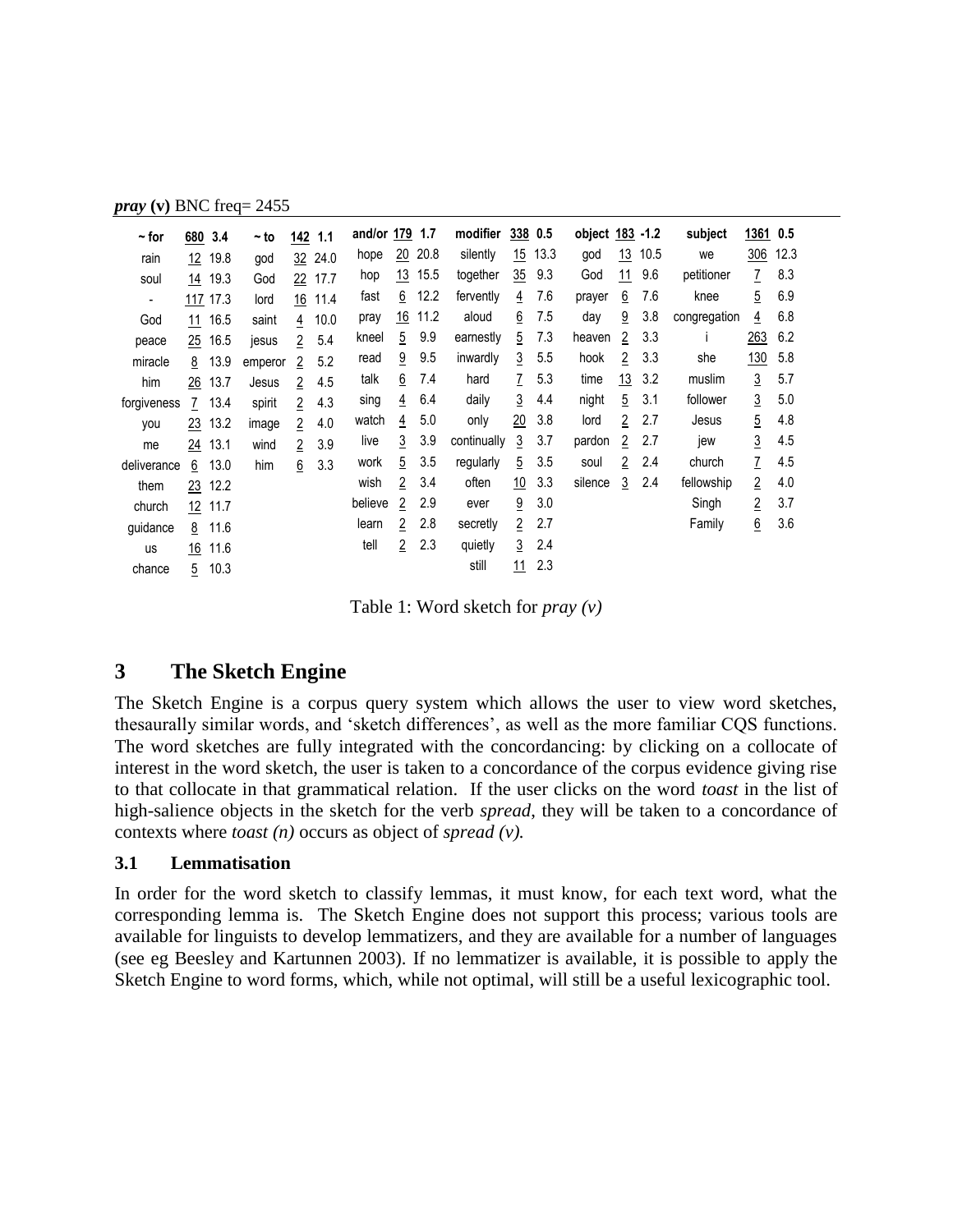#### **3.2 POS-tagging**

Similarly for part of speech (POS) tagging. This is the task of deciding the correct word class for each word in the corpus – of determining whether an occurrence of *toasts* is an occurrence of a plural noun or a  $3<sup>rd</sup>$  person singular, present tense verb. A tagger presupposes a linguistic analysis of the language which has given rise to a set of the syntactic categories of the language, or tagset. Tagsets and taggers exist for a number of languages, and there are assorted well-tried methods for developing taggers. The Sketch Engine assumes tagged input.

#### **3.3 Input format**

The input format is as specified for the Stuttgart Corpus Tools: Each word is on a new line, and for each word, there can be a number of fields specifying further information about the word, separated by lemmas. The fields of interest here are wordform, POS-tag and lemma. The fields are separated by tabs. Constituents such as sentences, paragraphs and documents may also be identified, between angle brackets, on a separate line, as in Table 2 below. (The bracketed word class following the word in the third column for English is one component of the lemma, the other beign the string that forms the word. Thus, for current purposes, *brush (verb)* and *brush (noun)* are two different lemmas.)

| < s          |             |            |         |                  |         |
|--------------|-------------|------------|---------|------------------|---------|
| The          | DET         | the (det)  | < s     |                  |         |
| cat          | N-sing      | cat (noun) | Kočka   | N-sg-fem-nom     | kočka   |
| sat          | V-past      | sit (verb) | seděla  | V-past-sg-fem-p3 | sedět   |
| on           | <b>PREP</b> | on (prep)  | na      | PREP-loc         | na      |
| the          | DET         | the (det)  | rohožce | N-sg-fem-loc     | rohožka |
| mat          | N-sing      | mat (noun) | ٠       | <b>PUN</b>       |         |
| $\mathbf{r}$ | <b>PUN</b>  |            | $<$ /s> |                  |         |
| $<$ /s>      |             |            |         |                  |         |

#### Table 2: Input format

Further information about these constituents can be appended as attributes associated with the constituents. The formalism is fully documented at

http://www.ims.uni-stuttgart.de/projekte/CorpusWorkbench/.

#### **3.4 Grammatical relations**

In order to identify the grammatical relations between words, the sketch engine needs to know how to find words connected by a grammatical relation in the language in question. The sketch engine countenances two possibilities.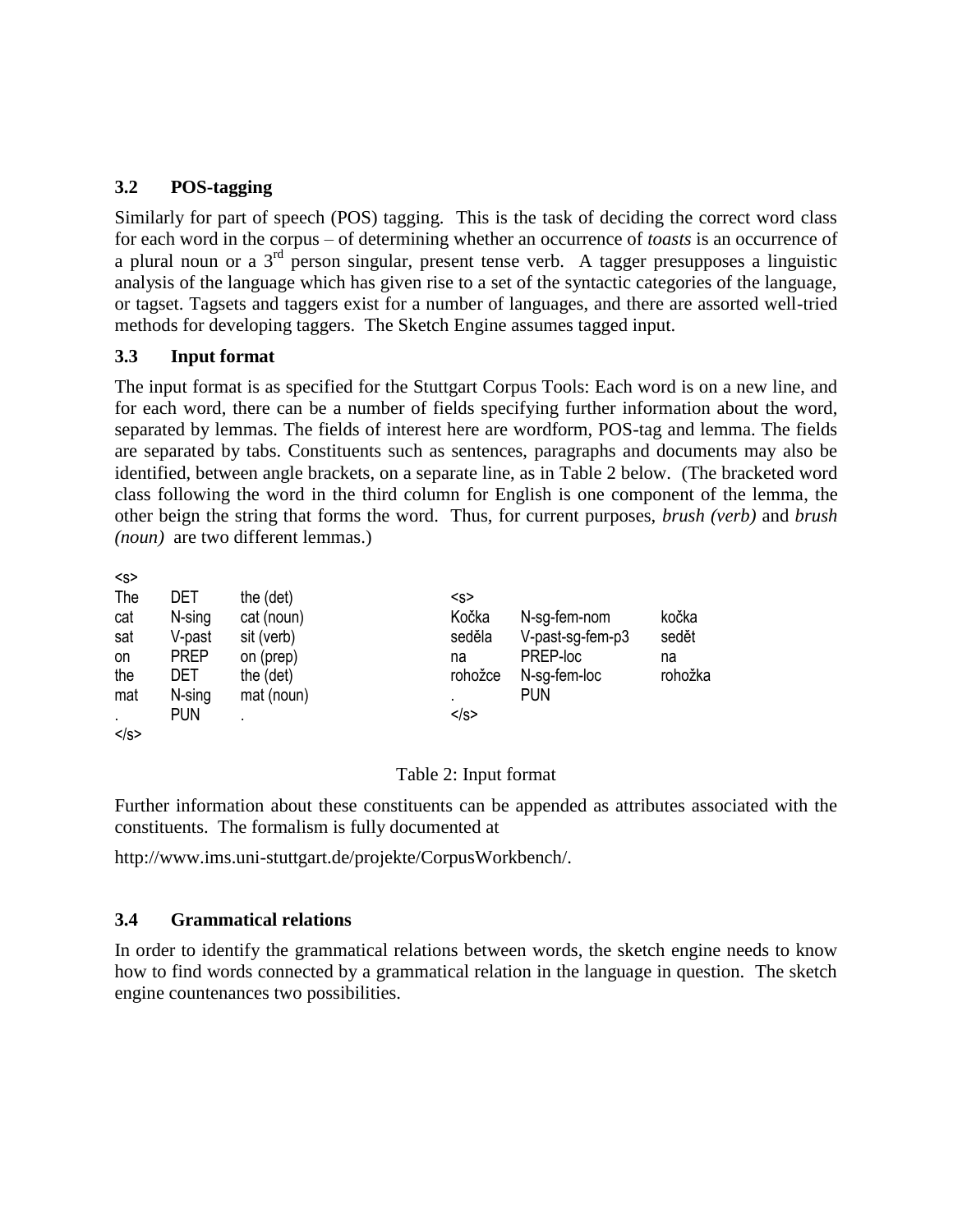In the first, the input corpus has been parsed and the information about which wordinstances stand in which grammatical relations with which other word-instances is embedded in the corpus. Currently, dependency-based syntactically annotated corpora are fully supported. Phrase-structured trees need heads of phrases to be marked.

In the second, the input corpus is loaded into the sketch engine unparsed, and the sketch engine supports the process of identifying grammatical relation instances. In this approach, we distinguish two roles: a regular user such as a lexicographer, and an expert user, ideally a linguist with some experience and familiarity with computational formalisms. The expert user will then define each grammatical relation, using the sketch engine to test and develop it, and will load the grammatical relation set into the sketch engine. The sketch engine will then find all the grammatical relation instances and give all users access to word sketches.

The formalism for the grammatical relations is the formalism used for all searches that a user (expert or regular) might make on the corpus. It uses regular expression over POS-tags. An example: if we wish to define the English verb-object relation, we first note that, lexicographically, the noun we wish to capture is the head of the object noun phrase, and that this is generally the last noun of a sequence that may include determiners (DET), numbers (NUM), adjectives (ADJ) and other nouns (N). We also note that the object noun phrase is, by default, directly after the verb in active sentences, and that the lexical verb (V) is generally the last verb of the verb group. Adverbs (ADV) may intervene between verb and object. Taken together, these give a first pass definition for a "verb-object" pair, as "a verb and the last noun in any intervening sequence of adverbs, determiners, numbers, adjectives and nouns". In the Sketch Engine formalism, using the tags given in brackets above, this is

 $1:''V''$  "(DET|NUM|ADJ|ADV|N)"\* 2:"N"

The 1: and 2: mark the words to be extracted as the first and second arguments of the grammatical relation.  $\vert$ , (), and  $*$  are standard regular expression metacharacters.  $\vert$  is for disjunction and \* indicates that the preceding term (here, the bracketed disjunction) occurs zero or more times.

The expert defines each grammatical relation in this way. Clearly, they need to be conversant with both the tagset and the grammar of the language. As the grammatical relations query language is the standard one for the CQS, they can use the CQS to test grammatical relation definitions and the process of grammatical relation development is well-supported. A definition can have multiple clauses: in our work on English, we have used separate clauses for objects realized as subjects of passives, and nouns which are objects of a verb in a relative clause. Czech sketches define several clauses to capture verbal modifiers in different grammatical cases.

While there are no limits to the sophistication with which one might define a grammatical relation, we have found that very simple definitions, such as the one above, while linguistically unsatisfactory, produce very useful results. While a simple definition will miss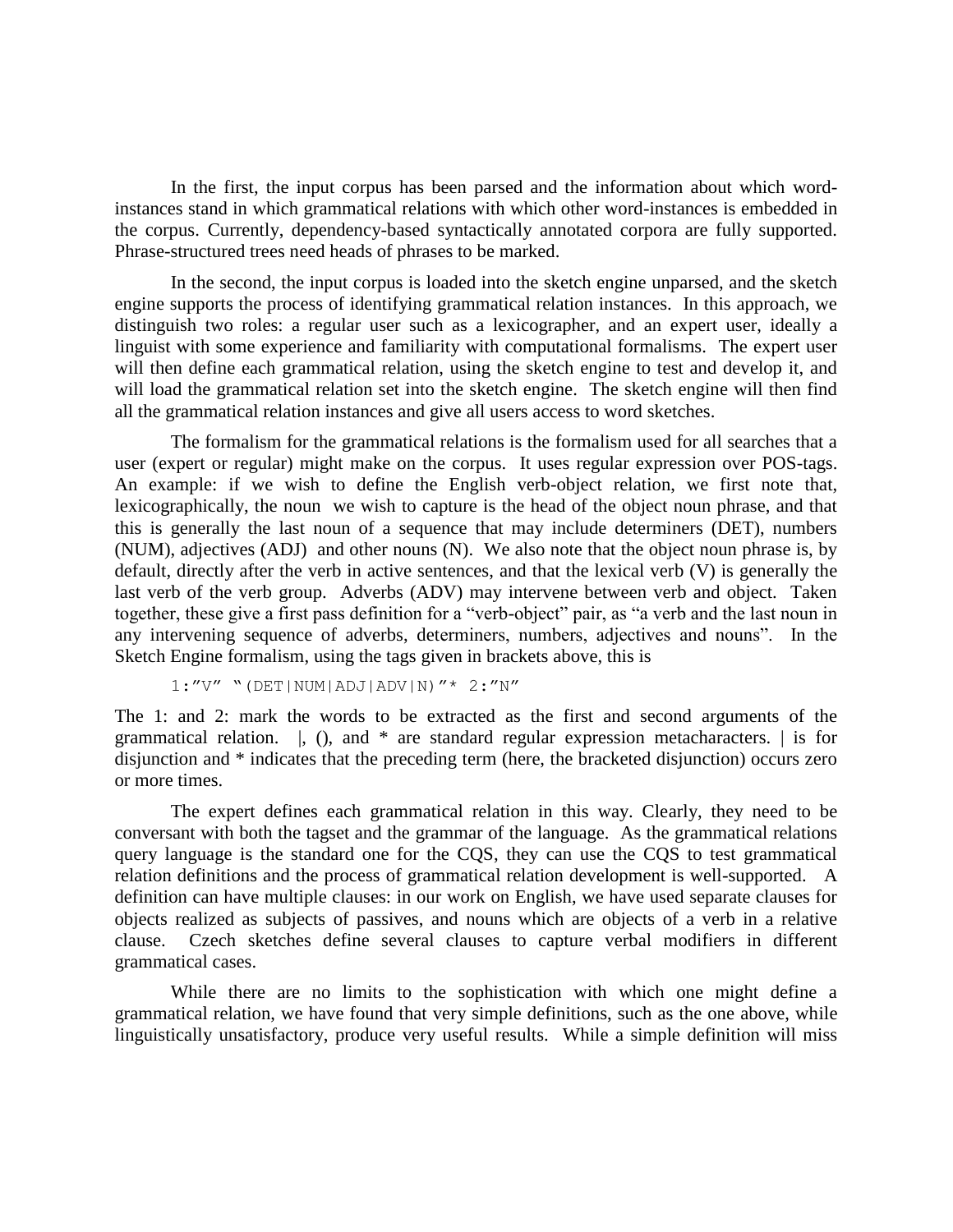grammatically complex instances, it is generally the case that a small number of simple patterns cover a high proportion of instances, so the majority of high salience collocates are readily found, given a large enough corpus. Our use of word sketches to date suggests that POS-tagging errors are more frequently the source of anomalous output than weaknesses in the grammar. The use of sorting based on salience statistics means that occasional mis-analyses rarely result in wrong words appearing in collocate lists.

Verb-object, while frequently the most significant grammatical relation for describing the behaviour of nouns and verbs, is also a relatively complex one to identify. Others such as the relation between an adjective and the noun it modifies (which is usually the most significant one for adjectives) or between a word and others of the same word class that it occurs in conjunction with (*fish/chip; hope/pray; big/fat*), or between a content word and a following preposition, are generally simpler.

These kinds of methods have been widely used; a series of workshops on Finite State methods have been among the places at which Finite State (including regular-expression) approaches to grammatical analysis have been studied. Researchers such as Gahl (1998) have explored sophisticated syntactic querying within a CQS using the same formalism.

#### **3.5 Grammatical relation definitions and free word order**

The grammatical relations formalism is sequence-based, and is thereby more obviously suited to languages with a regular word order, such as English, and less clearly suited to a relatively free word order language such as Czech.

For Czech, the defined patterns were based on the grammar employed in SYNT - a robust deep parser for free Czech text (Smrz and Horak, 2000). We started with complex patterns, following the complexity of rules in the grammar, aiming at high precision, and had few mismatches in the retrieved grammatical relations. However, the outcome was a large reduction in the number of identified occurrences of grammatical relations, which resulted in word sketches which were not very informative. So, in a stepwise process, we relaxed constraints, gaining recall at the expense of precision. In this way we found an improved tradeoff between the correctness of the patterns and the usability of the produced sketches.

The current definition of the subject relation for Czech is as below. The keyword DUAL specifies that there are two relations defined here: *is* subj of and its converse, *has* subj, and a single instance of the relation contributes an *is\_subj\_of* relation to the noun and a *has\_subj*  relation to the verb. The strings following the equals sign are the names of the relations, separated by a slash. Each line introduces a new clause.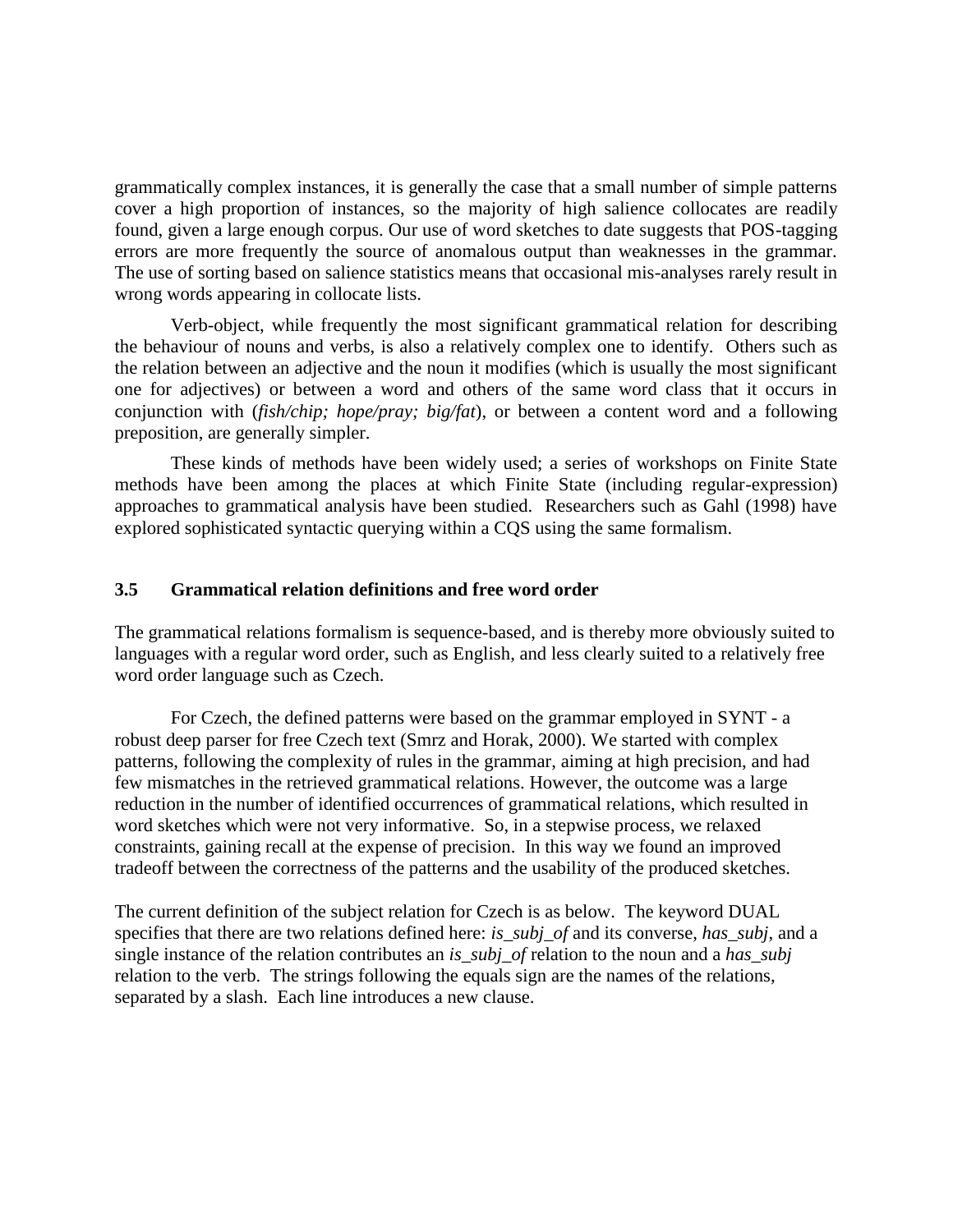```
*DUAL
=is_subj_of/has_subj
        1:noun nominative gap([NVZJP].*) 2:[verb p3X & !aux verb]
        1:noun_nominative gap([NVZJP].*) 2:[verb_passive & laux verb]
        2: [verb p3X & !aux verb] gap([NVZJP].*) 1:noun nominative
        2: [verb_passive & !aux_verb] gap([NVZJP].*) 1:noun_nominative
```
The problem of free word order is addressed by the simple mechanism of gaps in these patterns. The object gap() matches up to 5 words differing in their categories from the given list.

Particular attention has been paid to the agreement constraints that are typical of Czech. Thus, the pattern for adjective modifiers must check that the noun and the corresponding adjective have the same case (c), number (n) and gender (g). The syntax below enforces the match.

```
*DUAL
=a_modifier/modifies
        2:adj adj string 1:noun & 1.c = 2.c & 1.n = 2.n & 1.g = 2.g
         1:noun 2:adj & 1.c = 2.c & 1.n = 2.n & 1.g = 2.g
```
A 120-million-word Czech corpus, morphosyntactically tagged and automatically disambiguated, has been loaded into the Sketch Engine. Word-sketch patterns have been defined in an iterative process, starting from English-inspired patterns and adding more and more language-specific clauses. We have generated sketches for the 8 875 most frequent Czech words; all those that occurred more than 1 000 times in the corpus.

### **4 Thesaurus**

A large set of grammatical relation instances is a rich representation of the lexicon of the language. We can go beyond looking at the behaviour of words one-headword-at-a-time, and use it to show patterns across groups of words.

In particular, when we find the pair of grammatical relation instances *<object, drink, beer>, <object, drink, wine>* we can use it as one piece of evidence for *beer* and *wine* being in the same thesaurus category. Here, we are building on a tradition of 'automatic thesaurus building that goes back to Karen Sparck Jones's thesis in the 1960s (republished as Sparck Jones 1986) and takes in Grefenstette (1994) and Lin (1998). The Sketch Engine builds a thesaurus, in the form of a set of 'nearest neighbours' for each word, using the mathematics for computing similarity as presented by Lin. The thesaurus developed in this way from the BNC is presented in Kilgarriff (2003) and is available to view and to use at http://wasps.itri.bton.ac.uk.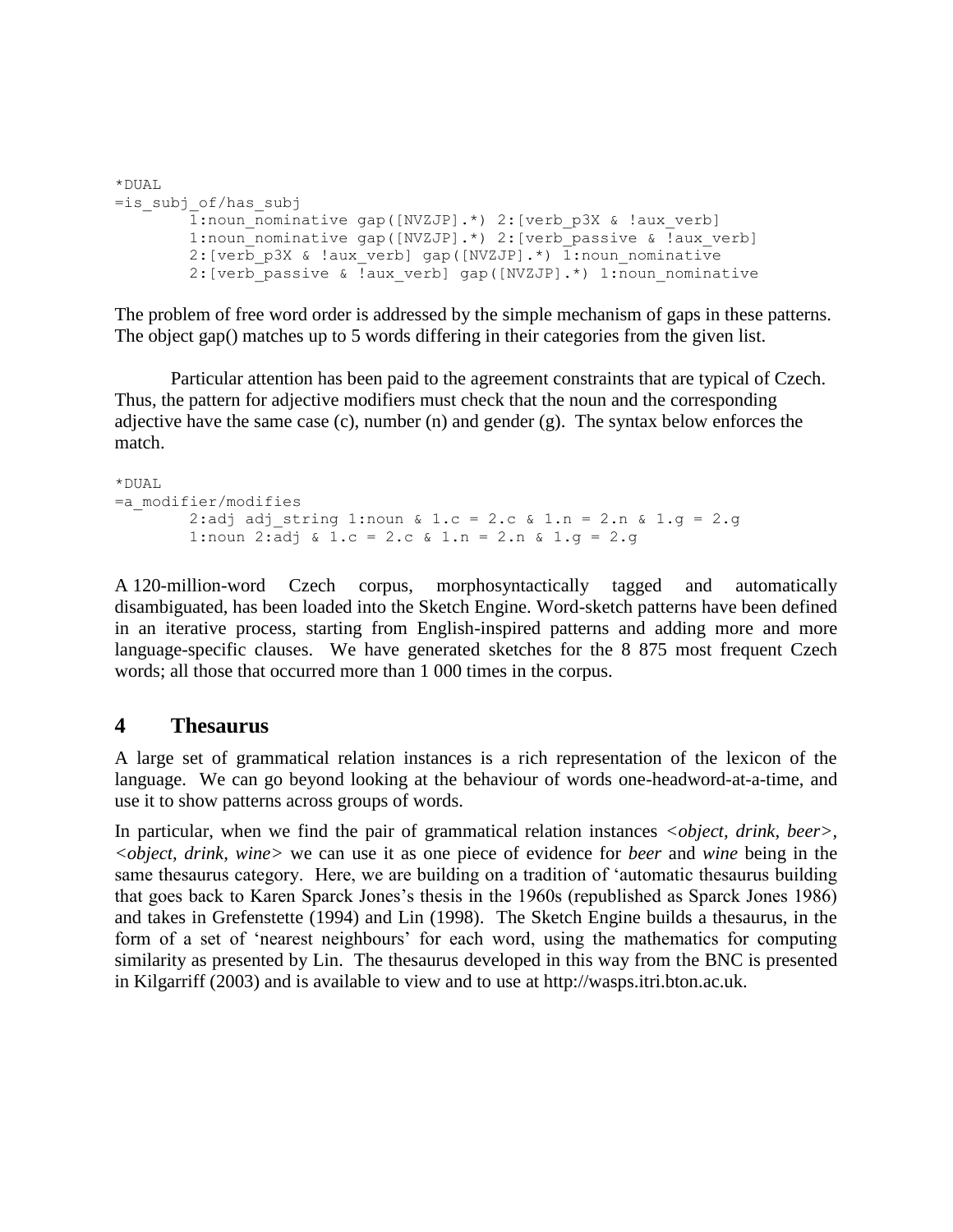#### **5 Sketch differences**

When viewing a thesaurus entry, one repeatedly wonders "what makes those words so similar?", or indeed, "how do those words differ?" We are in a position to answer this question well. The similarity was based on the 'shared triples' (as *beer* and *wine* "share" the triple <*obj, drink, ?>*. What two words have in common are the shared triples that have high salience for both words. The difference between two near-synonyms can be identified as the triples which have high salience for one word, but no occurrences (or low salience) for the other. In the same way that we produced a one page summary as a word sketch, here we can produce a one page summary as a sketch difference.

A pair of near-synonyms we explored using the first prototype sketch difference engine were English adjectives *clever* and *intelligent,* see Table 3. The contrast between the words was immediately apparent. Whereas to call someone intelligent is straightforwardly complimentary, if we call them clever, we may well be implying they are a "clever dick" or "too clever for their own good". *Clever,* but not *intelligent*, is often found conjoined with *cunning* or preceded by *bloody,* or modifying *swine* or *bastard.*

| <b>Shared Patterns</b> |      |                      |    | "Clever (a)" patterns |     |     |          |     |    | "Intelligent (a)" patterns |     |    |              |     |                |
|------------------------|------|----------------------|----|-----------------------|-----|-----|----------|-----|----|----------------------------|-----|----|--------------|-----|----------------|
| andor                  |      |                      |    | adj comp              |     |     | modifies |     |    | andor                      |     |    | modifies     |     |                |
| witty                  | 13.7 | 6                    | 12 | box                   | 3.3 | 4   | dick     | 4.7 | 15 | sensitive                  | 4.7 | 27 | being        | 4.6 | 34             |
| resourceful            | 12.0 | 4                    | 3  | qet                   | 2.7 | 15  | trick    | 4.4 | 21 | adaptive                   | 3.0 | 5  | hub          | 4.4 | 14             |
| ambitious              | 10.6 |                      | 6  |                       |     |     | clog     | 4.1 | 9  | attractive                 | 2.9 | 9  | life         | 4.0 | 28             |
| quick                  | 10.2 | 8                    | 7  | andor                 |     |     | idea     | 4.1 | 30 | alert                      | 2.7 | 5  | network      | 4.0 | 18             |
| amusing                | 9.9  | 6                    | 2  | little                | 3.8 | 22  | folly    | 3.9 | 10 | honest                     | 2.6 | 7  | conversation | 3.7 | 13             |
| well-read              | 9.9  | $\mathcal{P}$        | 2  | cunning               | 3.2 | 5   | chap     | 3.7 | 10 | articulate                 | 2.5 | 15 | person       | 3.6 | 18             |
| articulate             | 9.8  | $\mathbf{2}^{\circ}$ | 15 | bloody                | 2.6 | 7   | ploy     | 3.6 | 7  | educated                   | 2.5 | 4  | system       | 3.6 | 35             |
|                        |      |                      |    | subtle                | 2.5 | 4   | boy      | 3.4 | 71 | cultured                   | 2.5 | 3  | robotic      | 3.3 | 4              |
| modifies               |      |                      |    |                       |     |     | lawyer   | 3.2 | 8  | thinking                   | 2.5 | 6  | electronics  | 3.0 | 5              |
| girl                   | 16.3 | 74                   | 11 | modifier              |     |     | bastard  | 3.0 | 7  | energetic                  | 2.5 | 4  | behaviour    | 3.0 | 10             |
| boy                    | 15.7 | 71                   | 7  | very                  | 5.6 | 278 | pass     | 3.0 | 7  | delightful                 | 2.5 | 4  | robot        | 2.8 | 4              |
| man                    | 14.3 | 56                   | 68 | too                   | 4.4 | 83  | girl     | 3.0 | 74 | human                      | 2.5 | 12 | modem        | 2.7 | 3              |
| use                    | 10.5 | 18                   | 15 | fiendishly            | 3.2 | 5   | pun      | 3.0 | 4  | dedicated                  | 2.5 | 4  | subsystem    | 2.7 | 3              |
| chap                   | 10.2 | 10                   | 1  | extraordinarily       | 2.5 | 6   | swine    | 3.0 | 4  | tutoring                   | 2.5 | 2  | lifeform     | 2.6 | $\overline{2}$ |
| people                 | 9.5  | 28                   | 62 |                       |     |     | piece    | 2.9 | 9  |                            |     |    | animal       | 2.6 | 7              |
| woman                  | 8.7  | 22                   | 36 | subject               |     |     | fellow   | 2.9 | 6  | modifier                   |     |    | plug         | 2.5 | 3              |
|                        |      |                      |    | vou                   | 4.4 | 85  | thing    | 2.8 | 17 | highly                     | 4.9 | 66 |              |     |                |
| subject                |      |                      |    | boxing                | 3.7 | 7   | lass     | 2.8 | 4  | obviously                  | 2.8 | 8  | subject      |     |                |
| he                     | 9.5  | 98                   | 49 |                       |     |     | move     | 2.8 | 8  |                            |     |    | she          | 3.4 | 30             |
|                        |      |                      |    |                       |     |     | Hans     | 2.7 | 3  |                            |     |    | humn         | 2.8 | 4              |
| modifier               |      |                      |    |                       |     |     |          |     |    |                            |     |    |              |     |                |
| incredibly             | 5.3  | 5                    | 3  |                       |     |     |          |     |    |                            |     |    |              |     |                |

# **Correspondence of clever (a) with intelligent (a)**

Table 3: Sketch difference for *clever (adj)* and *intelligent (adj)*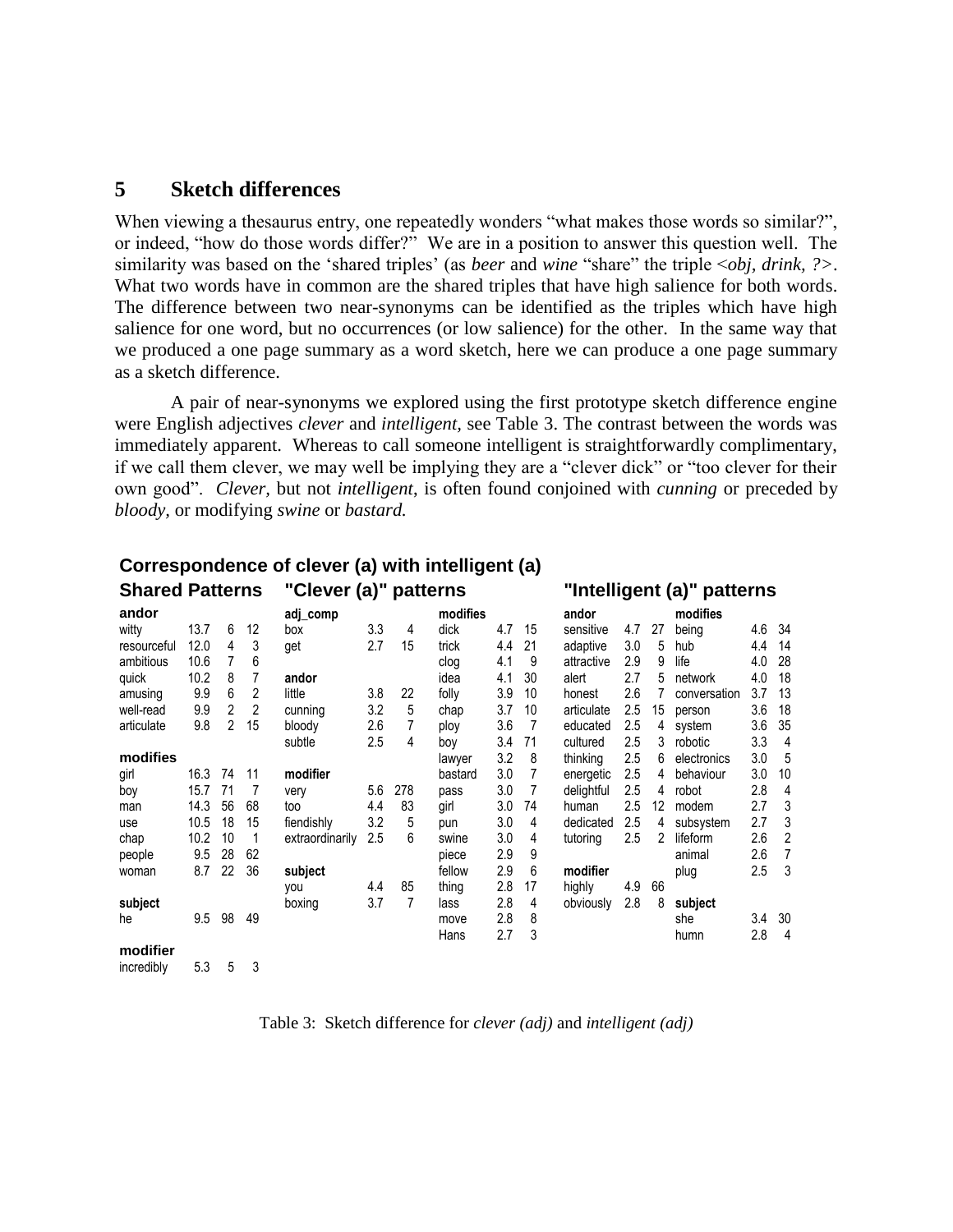We also observe a phenomenon which has been striking in all our thesaurus work: long words tend to go with long words, and short ones with short. *Intelligent* appears to be at home in text types with many long words, whereas *clever* is to be found in less formal genres, amongst shorter words.

We believe the sketch differences provide useful summaries for researchers interested in how pairs of near-synonyms differ.

### **6 Evaluation of Czech word sketches**

The goal for the Czech word sketches was to explore whether it might be possible to substitute standard lexicographic corpus searching by examining only the sketches. We randomly chose 50 words and compared automatically generated sketches with the information given by the biggest two Czech dictionaries (*Slovník spisovné ceštiny* and *Spisovném slovníku jazyka ceského*).

Only eight entries contained data that could not be worked directly from the generated sketches. (Idioms in the dictionary were excluded from our comparison here). Moreover, all these cases were generalizations of basic senses that could not be found easily in the corpus and that would probably be missed even with detailed corpus searching. We believe that such results justify future Czech lexicographic projects based on word sketches for the description of the core of the language.

### **7 Availability, web services**

The Sketch Engine is available as a commercial product. It is implemented in C++ and Python. It is designed for use over the web, with a server holding the data and queries issued to the server from a web browser, and with the browser presenting query results. At the time of writing, corpora of Czech, Irish and English have been loaded into the Sketch Engine. The authors are willing to host clients' corpora on their specialist server, and to work with clients on the data preparation.

#### **8 Future plans**

1. The software does not yet properly support lexicographic research into multi-word items. When investigating, for example, English phrasal verbs, one would like to explore the grammatical relations and collocations that the phrasal unit entered into. Currently, this is supported only indirectly and minimally. We plan to allow a user to explore a multi-word item (provided it is captured as a grammatical relation triple) as follows. Let us take the English phrasal verb *make up* and assume it is captured as the triple <*following-prep, make, up*>.